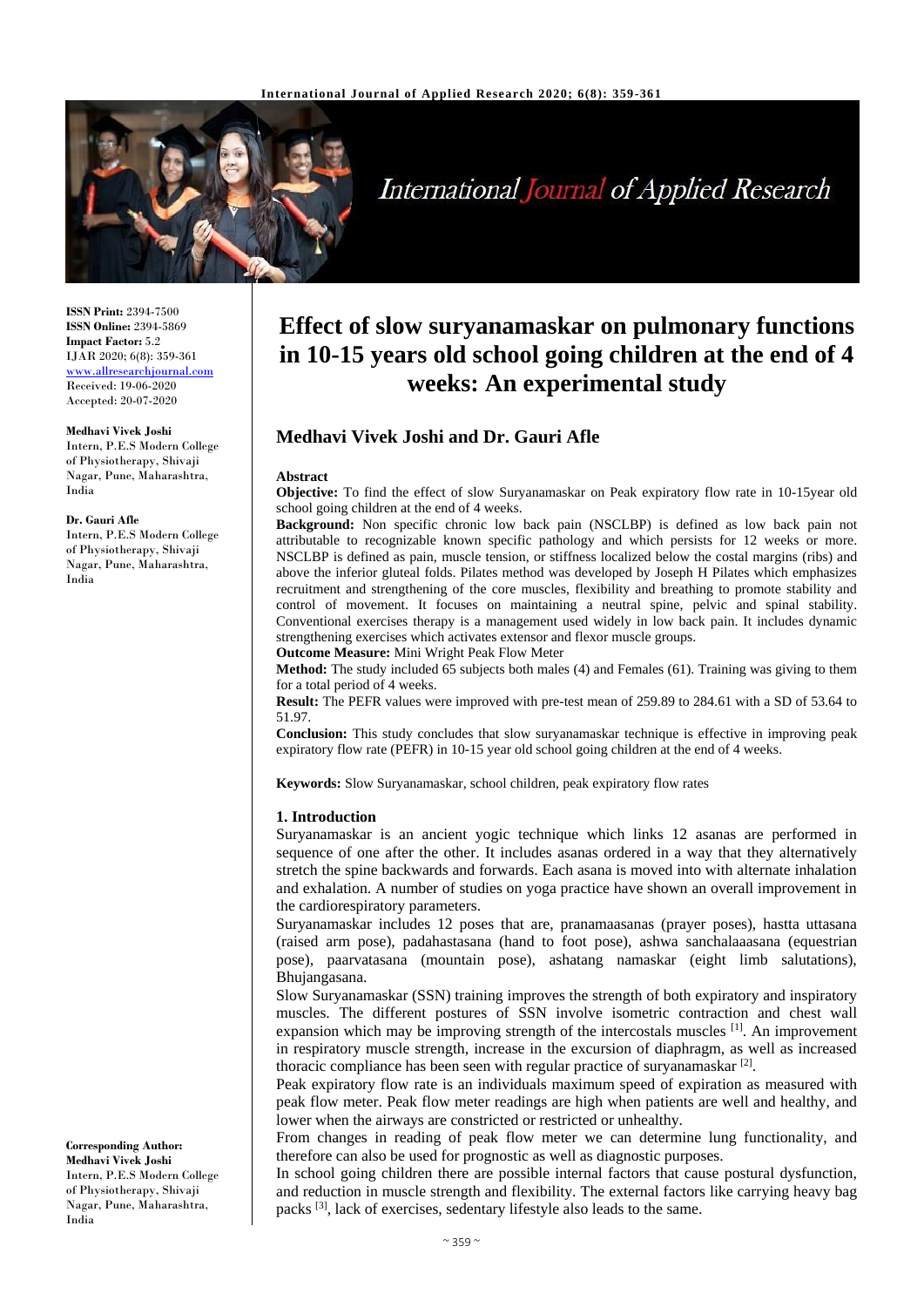An overall reduction in the growth may leads to decrease respiratory parameters and functioning.

A study showed lower control respiratory pressures could be due to the fact that our subjects were sedentary and were not involved in any sports or physical fitness activities [4].

In this age group of 10 to 15 years respiratory functions are in growing phase therefore an overall reduction of healthy life style leads to obesity reduce muscular strength and various other diseases, while practicing suryanamskar on regular basis can keep the overall growing functions of the body healthy and provide beneficial effects on respiratory functioning.

# **2. Methodology**

Study design **-** Experimental study

Study population - pre & post experimental study Sample size - 65 Sampling method – Purposive Study setting - School going children age 10-15 years Study duration - 6 months

Treatment duration - 4 weeks

#### **3. Inclusion Criteria**

- 1. Healthy participants aged between 10-15 years.
- 2. Both males and females

# **4. Exclusion Criteria**

- 1. Congenital heart diseases
- 2. Respiratory Diseases
- 3. Recent injuries to thorax
- 4. Active yoga or sports training

# **5. Outcome Measures**

**5.1 Peak expiratory flow rate (PEFR):** PEFR is an objective measure of bronchopulmonary function. Mini wright Peak flow meter is the device used to measure PEFR. It is a small portable device with which on spot reading can be obtained.

Procedure to perform: Participants are asked to take a deep inspiration and then to forcefully with maximum effort are asked to blow out through the mouth piece into the instrument.

# **6. Sampling**

Subjects were selected on the basis of inclusion and exclusion criteria.

# **7. Procedure**

- 1. Presentation of synopsis to an ethical committee and approval was taken from the ethical committee.
- 2. Subjects were selected on the basis of the inclusion and exclusion criteria
- 3. The subjects were then explained about the study. Consent was taken from the school authorities and guardians/parents of those eligible and willing to participate in the study
- 4. Prior to the intervention the outcome measure for peak expiratory flow rate was taken by a mini wright peak flow meter.
- 5. Duration of protocol was of 4 weeks with treatment given 5 days/week.

# **8. Intervention**

1. The participants were trained to perform slow Suryanamaskar in a manner so that each of the 12 poses are held for a duration of 30 seconds.

- 2. Each round took 6 minutes to complete and 5 repetitions were performed in 30-40 minutes.
- 3. No. of repetitions- 5
- 4. No. of sessions per week- 5

#### **9. Data and Statistical Analysis**

- 1. The Peak expiratory flow rate was analysed using mini wright peak flow meter.
- 2. The data was Prepared in Excel Spread sheet.
- 3. Data entered was analysed with the help of PRIMER version 7.
- 4. Paired t- test for pre & post treatment value was done.

| PEAK EXPIRATORY FLOW<br><b>RATE</b> | PRE (L/MIN)                        | POST (L/MIN) |
|-------------------------------------|------------------------------------|--------------|
| <b>MEAN</b>                         | 259.9                              | 284.6        |
| <b>STANDARD DEVIATION</b>           | 53.64                              | 51.97        |
|                                     |                                    |              |
| p value                             | $p<0.001$ (considered significant) |              |
| t value                             | $t = 7.907$                        |              |



Peak Expiratory Flow rate

#### **10. Result**

- 1. The PEFR values were improved with pre-test mean of 259.89 to 284.61 with a SD of 53.64 to 51.97
- 2. The finding of this study revealed a significant improvement in post intervention peak expiratory flow rate (PEFR) values at the end of 4 weeks.

# **11. Discussion**

The objective of this study was to see the effect of Slow Suryanamaskar on pulmonary function in school going children at the end of 4 weeks.

For the study total 65 subjects fulfilling the inclusion criteria were selected from schools and nearby area out of which 5 were dropped out due to absenteeism. Thus, the data was carried out for 60 subjects.

Pre-treatment data was collected using mini wright peak flow meter. The treatment protocol was given for a total of 4 weeks and post treatment, same measures were recorded and results were drawn out.

A study by Jie ji *et al*l suggest that there is a significant association between physical activity and lung function growth among girls aged 9–11 years. Physically active girls had significantly higher lung function and growth rates in lung function indices than physically inactive girls during an 18-month follow-up period [5].